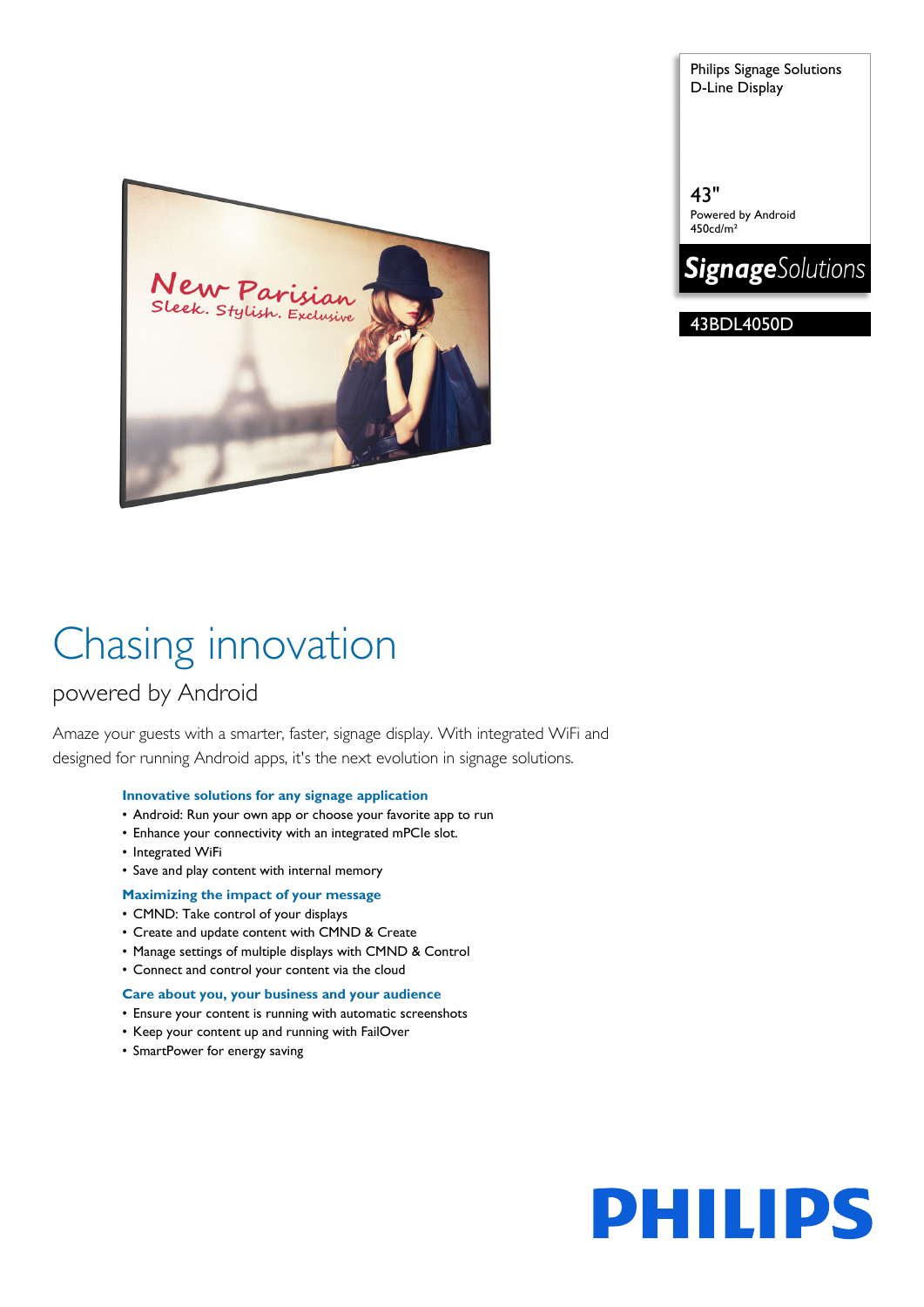### 43BDL4050D/00

# **Highlights**

### **Powered by Android**

WIth Android OS integrated into the display, you can work with the most developed OS on the planet and save your own app directly into the display. Or, choose from the large library of Android apps and play content from there. With the built-in scheduler, you can daypart your apps and content based on your customer and time of day and with the auto orientation feature, showing content in portrait or landscape is as simple as turning the display.

### **PCI Slot**

With an integrated PCI slot, you can connect a WiFI/bluetooth or 4G LTE module, allowing for even greater communication with the display. Machine to machine communication is also enhanced, with numerous configurations available for customers to use, such as the ability to expand product features or signalhandling capability.

### **Internal Memory**

### **C** Memory Cache





Save and play content with internal memory. Upload your media into the display and playback content immediately. Working in conjunction with the internal browser, it also serves as a memory cache when streaming online content. If the network ever fails, the internal memory keeps content running by playing a cached version of the content, ensuring that your media stays up even if the network goes down.

### **Proof of Play**

Content is king, and with the automatic screenshot feauture, you can make sure that your content is up and running at all times. Screenshots are taken throughout the day, which are then stored in the FTP server. From there, the screenshots can be viewed no matter when, or where you are.

### **FailOver**



Keeping your content up and running is critical for demanding commercial applications. While it is unlikely you will face a content disaster, FailOver provides content protection with a revolutionary technology that plays back-up content on screen in the event of a media player failure. FailOver automatically kicks in when the primary input fails. Simply select a primary input connection and a FailOver connection and your ready for instant protection.

### **SmartPower**



The backlight intensity can be controlled and pre-set by the system to reduce the power consumption by up to 50%, which saves substantially on energy costs.

### **CMND**



A robust display management platform, CMND puts the power back into your hands. Update and manage content with CMND & Create or control your settings with CMND & Control. It's all possible with CMND.

### **CMND & Control**



With CMND & Control, easily manage multiple displays in a central location. With real time display monitoring, setting and software updates from a remote location, and the ability to customize and configure multiple displays at once, such as video wall or menu board displays, controlling your suite of displays has never been easier.

### **CMND & Create**



Design and create compelling content with CMND & Create, a powerful authoring tool. With a drag and drop interface, preloaded templates, and integrated widgets, you'll be able to amaze your customers with compelling content. Available in portrait and landscape mode.

### **SmartBrowser**



Connect and control your content via the cloud with the integrated HTML5 browser. Using the Chromium based browser, design your content online and connect a single display, or your complete network. Show content in both landscape and portrait mode, with fullHD resolution. Streaming content can also be shown in a PIP (picture-in-picture) window. Simply connect the display to the internet using WiFi or with an RJ45 cable, and enjoy your own created playlists